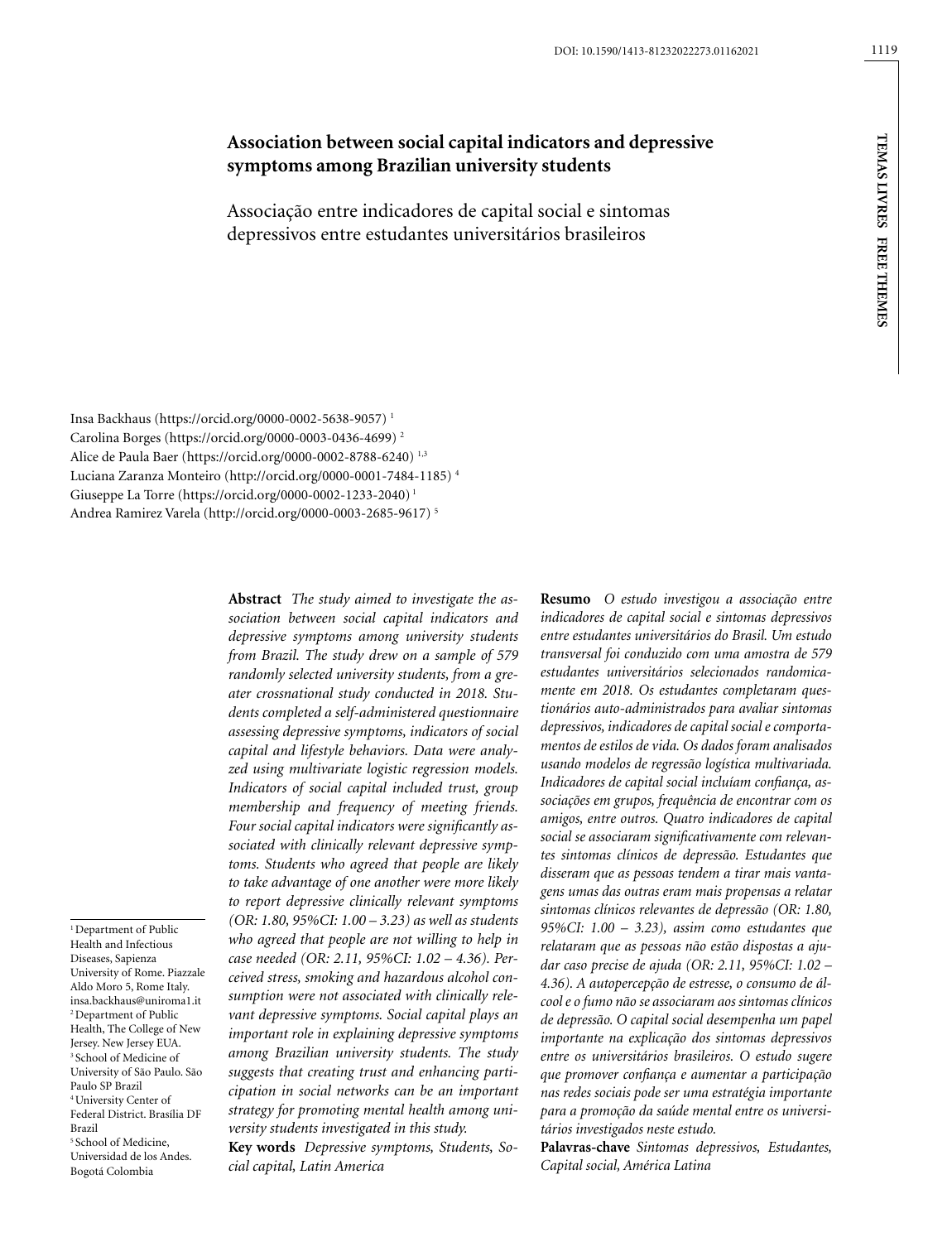## **Introduction**

Mental health problems among Brazilian university students pose a critical public health concern. A recent study found that 30% of students suffered from depression and nearly 63% had anxiety<sup>1</sup>. For many young people, the years between 18 and 30 are characterized by important life changes. It is a transition from the dependency of an adolescent to the independence of a young adult. It is a phase which is marked by increased autonomy (e.g., leaving the parents' home), a variety of possible life directions to be chosen, and new social and academic responsibilities and for many students this period coincides with the years dedicated to their education<sup>2,3</sup>. The uncertainties and the emotional pressure that possibly come as a consequence have been proposed as a risk factor for depression, anxiety, and stress<sup>2,4</sup>.

Depression often manifests in a wide array of symptoms such as exhaustion, poor concentration, anxiety, disinterest in everyday activities and abandonment of university courses<sup>5</sup>. For many students, it also correlates with poor academic achievements and dropping-out<sup>6</sup>. Most mental disorders commence and manifest during the university age, with negative consequences on adult life such as poorer career prospects and social relationships. Thus, identifying factors that may contribute to depressiveness in university students is imperative.

College students stand out as a vulnerable group to develop depressive symptoms because they find themselves in an environment with high social expectations and academic demands<sup>7,8</sup>. The choice of a profession is accompanied by high positive expectations of how these choices will translate into day to day. This optimism encompasses aspects of education, from activities they hope to develop throughout the course, the institution's infrastructure, curriculum, faculty, friendships and preparation for previous study. However, in most cases, these are expectations that are not grounded in reality, in which the student faces excessive activities, the professional activity is not what they expected, conflicts with other students and / or teachers, difficulty in adapting to different forms of education, and in some cases to a new home. Thus, when positive expectations are not met, this may lead to demotivation, a pessimistic view of the future and possibly developing depressive symptoms. Consequently, adapting to university life is not an easy process and the repercussions of this process, which can often lead to academic failure, go

beyond the area of education and directly affect the health of the individual and the community<sup>7</sup>.

In Brazil, most research investigating college students' health has focused on lifestyle behaviors such as the longitudinal studies Monisa and Eleseu<sup>10,11</sup>. Monisa focuses on characterizing college students' lifestyle (e.g., physical activity) and Eleseu assess perceived stress, depression, body image, among other factors related to lifestyle among this group<sup>10,11</sup>. Other factors related to college students' lifestyle like smoking and alcohol use, drug use and socio-demographic correlates are also discussed, but relatively little is known about wider social determinants of health such as social capital<sup>12,13</sup>. Social capital defined by Putnam (2001) as *features of social organization such as networks, norms and social trust that facilitate coordination and cooperation for mutual benefit*, has been proposed to be a determinant of health given its association with lower levels of stress, more favorable health-related behaviors and better self-rated and mental health<sup>14-17</sup>. Over the years the conceptualization of social capital has developed and the various theoretical definitions of social capital have led to the distinction between different dimensions of social capital. Structural and cognitive social capital are two prominent dimensions in health research. While structural social capital refers to links between people, cognitive social capital refers to the level of trust and reciprocity. The ways in which social capital can influence health are manifold. One possibility through which social capital may mitigate adverse effects on mental is through the provision of mutual psychological support. In the university context the association between levels of social capital on mental health has barely been discussed.

In our previously published cross-national study we found that estimates for clinically relevant depressive symptoms were highest among students from Brazil<sup>18</sup>. We also found that overall lower levels of social were associated with poorer mental health<sup>18</sup>. However, it was out of scope of our cross-national study to analyze which specific individual social capital indicators account for depressive symptoms among Brazilian college students. Nevertheless, given that mental health problems among students have increased in number and severity and pose a challenge for higher education institutions and health services, exploring pathways that can mitigate adverse effects on mental health remain of great importance. Therefore, this study aimed to investigate which specific individual social capital indicators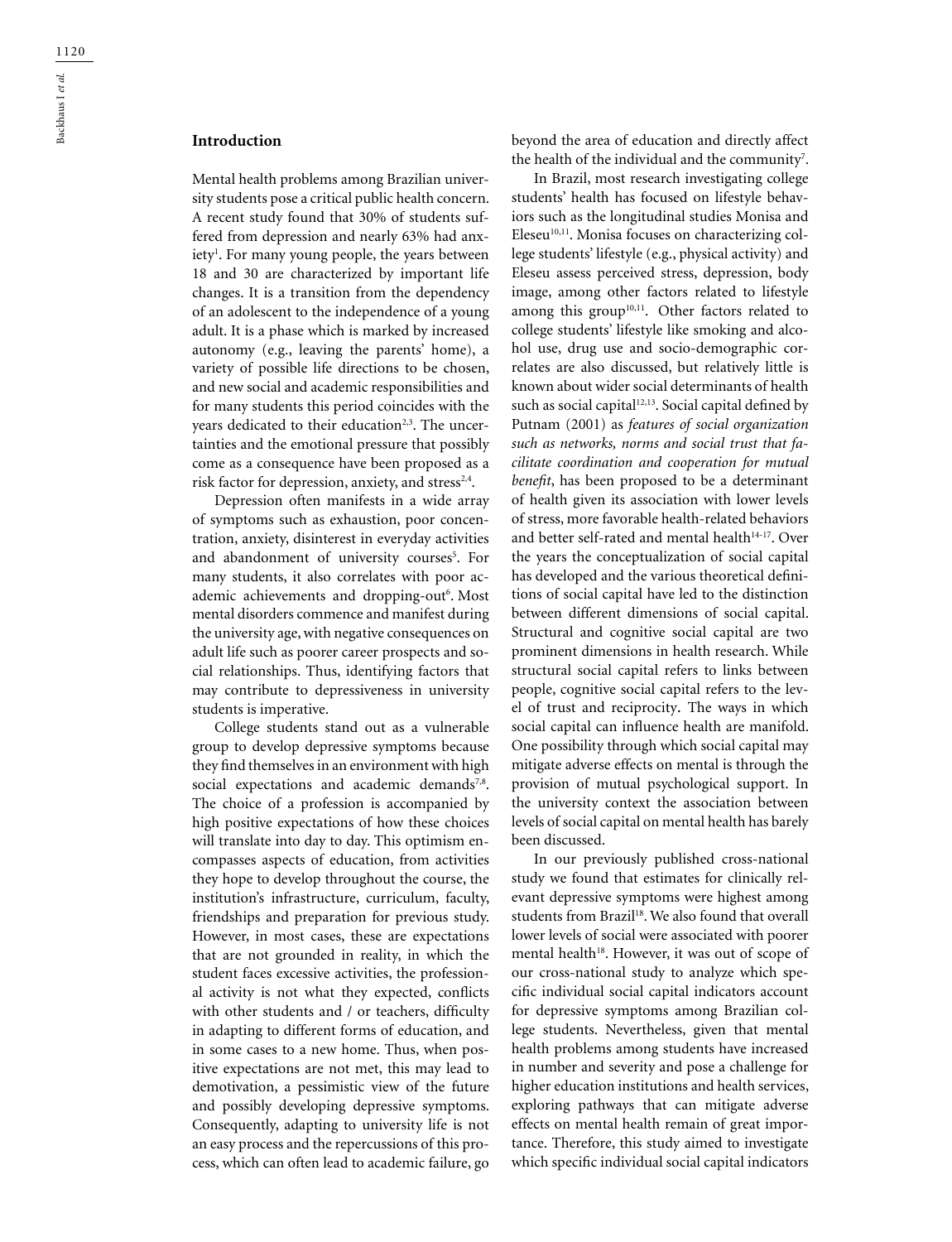account for depressive symptoms among Brazilian college students.

## **Methods**

The data analyzed in this paper are from the SPLASH (Social capital and students' health) study, an international two-wave panel study<sup>18</sup>. The present study utilized data collected in Brazil from May to October 2018. Participation in the survey was voluntary and anonymous via a self-administered questionnaire distributed during lectures. The questionnaire was compiled of previously published and validated instruments used in various populations. Students that agreed to participate signed a consent form before data collection. Prior to filling out the survey, students were informed that they could terminate their participation at any time and did not have to answer questions they feel uncomfortable with.

### **Sample size**

Based on a 95%CI, a +5% margin of error and an estimated prevalence of depressive symptoms of 30.0% among university students, the minimum sample size required for this study was 317 students. Adjusted for 30% of incomplete responses, missing data, and rejection rate, the final minimum required sample size was 452 students.

### **Ethical considerations**

Permission for conducting the study was granted by the Institutional Review Board from the University Center of the Federal District (approval number: 59713316.0.0000.5650). All proposed and approved ethical procedures were strictly followed by the investigators.

#### **Measures**

#### **Depressive symptoms**

Depressive symptoms were assessed by using the simplified Beck Depression Inventory  $(BDI-S)^{19}$ . The simplification of the original BDI included two approaches: (a) the four items per symptom that assessed the specific symptom's intensity in the original BDI were replaced by a single statement per symptom with a six-point Likert scale ( $0 = 'Never'$  to  $5 = 'Almost Always'$ ); and (b) the symptom that assessed loss of weight was excluded. Sample items include: "I feel sad,"

"I feel I am being punished," "I have thoughts of killing myself." Based on respondents' answers, a single score can be computed, which can range from 0 to 100, with a score higher than 35 suggesting that clinically relevant depressive symptoms are present<sup>19,20</sup>. The Cronbach's alpha in the present study was acceptable with  $\alpha$ =0.75.

#### **Social capital**

Items of the World Bank Integrated Questionnaire to Measure Social Capital (SC-QI), a psychometrically validated questionnaire, were used to assess social capital<sup>21</sup>. This questionnaire originally has 27 items and is divided into six different dimensions of social capital, a) groups and network, b) trust and solidarity, c) collective action and cooperation, d) information and communication, e) social cohesion and inclusion, f) empowerment and political action. Since the SC-QI has no overall scoring algorithm. Thus, for this study, 13 items out of the 27 items were chosen. This was done with the help of an expert on social capital and health studies. Furthermore, the selection was based on social epidemiological evidence and the peculiarities of the university students. The remaining items of the SC-QI were deemed as irrelevant for the purpose of this study and were therefore excluded. The behavioral dimensions of social capital, for example, were measured by questions inquiring about: Time or money contributed to a community project, participation in community activity and frequency of meeting friends. The cognitive dimensions of social capital were assessed by questions focused on ability to borrow money, perceived helpfulness of others, and trust in other people.

#### **Confounding variables**

Potential confounding factors included sociodemographic factors and an individual-level factors associated with depressive symptoms. Specifically, data were obtained on the following variables: age, sex, family socioeconomic status (e.g., parental level of education and employment, perceived level of income), perceived stress and smoking. Perceived stress was measured by Cohen's Perceived Stress Scale (PSS), which includes ten questions, with answers ranked using a five-point Likert scale ( $0 = 'Never'$  to  $4 = 'Very$ often') and assesses the perception about stressful experiences over the previous four weeks<sup>22</sup>. High scores on each scale indicate more stress. Based on the scoring respondents can then be grouped into one of the following three categories: low stress (score: 0-13), moderate stress (14-26), high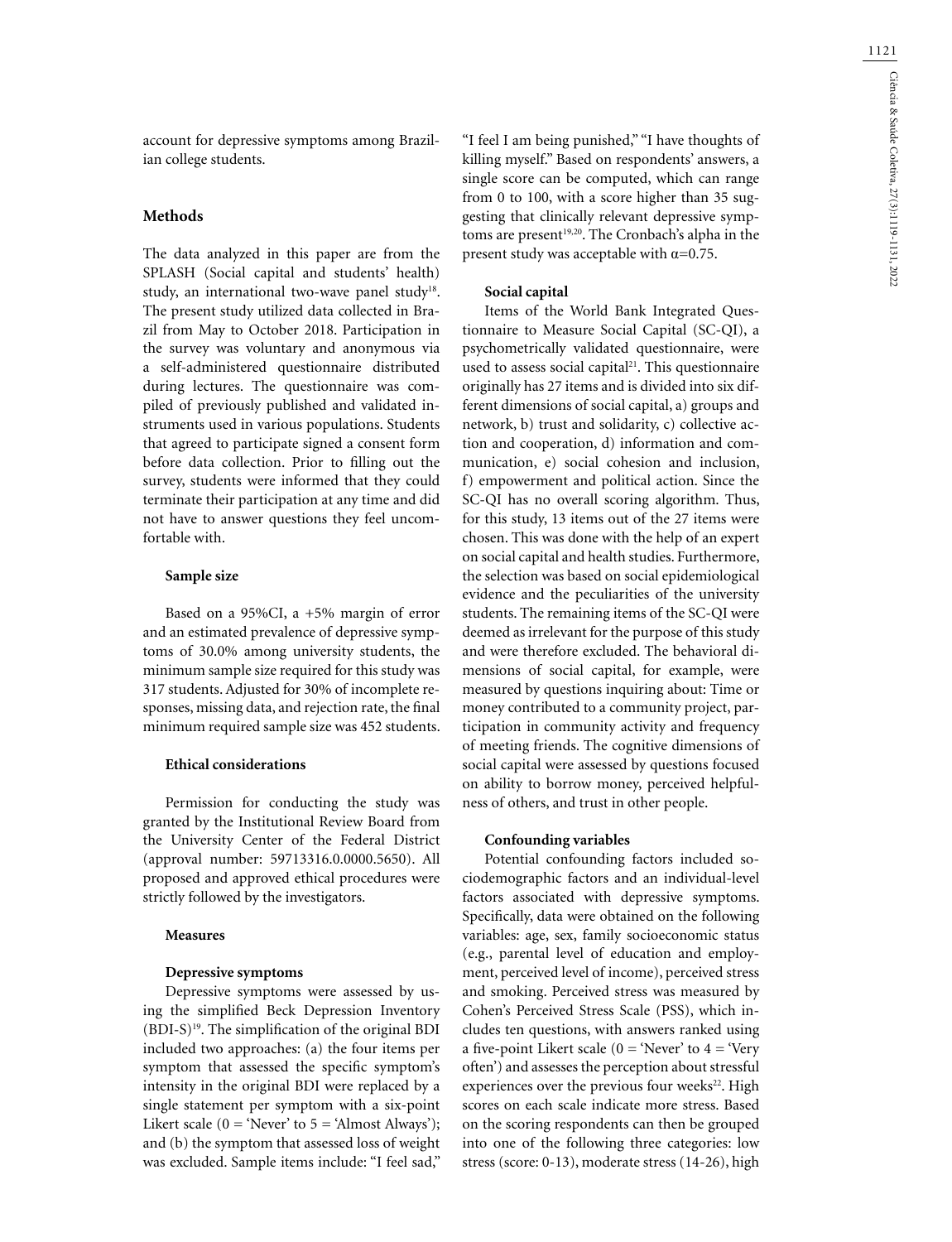stress (27-40). The Cronbach's alpha was high  $(\alpha=0.71)$ . Smoking status was assessed by asking students whether they were current smokers and if not if they had ever tried a cigarette.

#### **Conceptual model**

A considerable amount of research on social capital and health is available. To contribute to the theoretical structure of this research, we have developed a conceptual model of the individual-level social capital process on individual health outcomes to explain the connection between individual factors, social capital, and student's mental health. The elements of the conceptual framework were drawn from a review of public health literature that addressed social capital (Figure 1).

#### **Individual factors**

Individual factors consist of socio-demographic factors including age, sex, and socioeconomic status (SES). Socio-demographic factors are strongly related to health<sup>23</sup>. While good health is more commonly found among those with a higher SES, those of lower SES die younger and suffer a greater burden of disease and disability<sup>24</sup>.

#### **Health risk factors**

Excessive alcohol consumption, smoking, and physical inactivity are included in the component of health risk factors. Cumulative evidence has shown strong relationships between depression, alcohol consumption, smoking, and physical activity25,26.

### **Social capital**

The main component in the model, and this study is social capital. Broadly, social capital includes, for instance, the availability of social support and involvement in social networks<sup>27</sup>. This involvement can, for example, be participation in a religious organization or sports club. Research has shown that social capital can have beneficial effects on mental health<sup>27</sup>.

#### **Data analysis**

As a first step, basic descriptive statistics, including chi-square tests for categorical variables and independent-sample t-tests for continuous variables, were performed. Next multivariate logistic regression analyses, with depressive symptoms as the dependent variable, were performed. Two models were run. The first model adjusted for socio-demographic variables (e.g., age, sex, parental level of employment). The second model was the same as model 1 but added other potential confounders (e.g., smoking habit and perceived stress). All analyses were performed using SPSS statistical software for Windows version 25.0 (SPSS, Inc., Chicago, IL). The significance level was set at *p*<0.05.



**Figure 1.** Caption: Conceptual model of individual level social capital processes on individual health**.**

Legend: The dotted and solid arrows demonstrate the assumption of a causal relationship between social capital, individual factors and health risk factors. The causal relationship can go both ways. Specifically, social capital may influence health, but health may also influence social capital.

Source: Authors.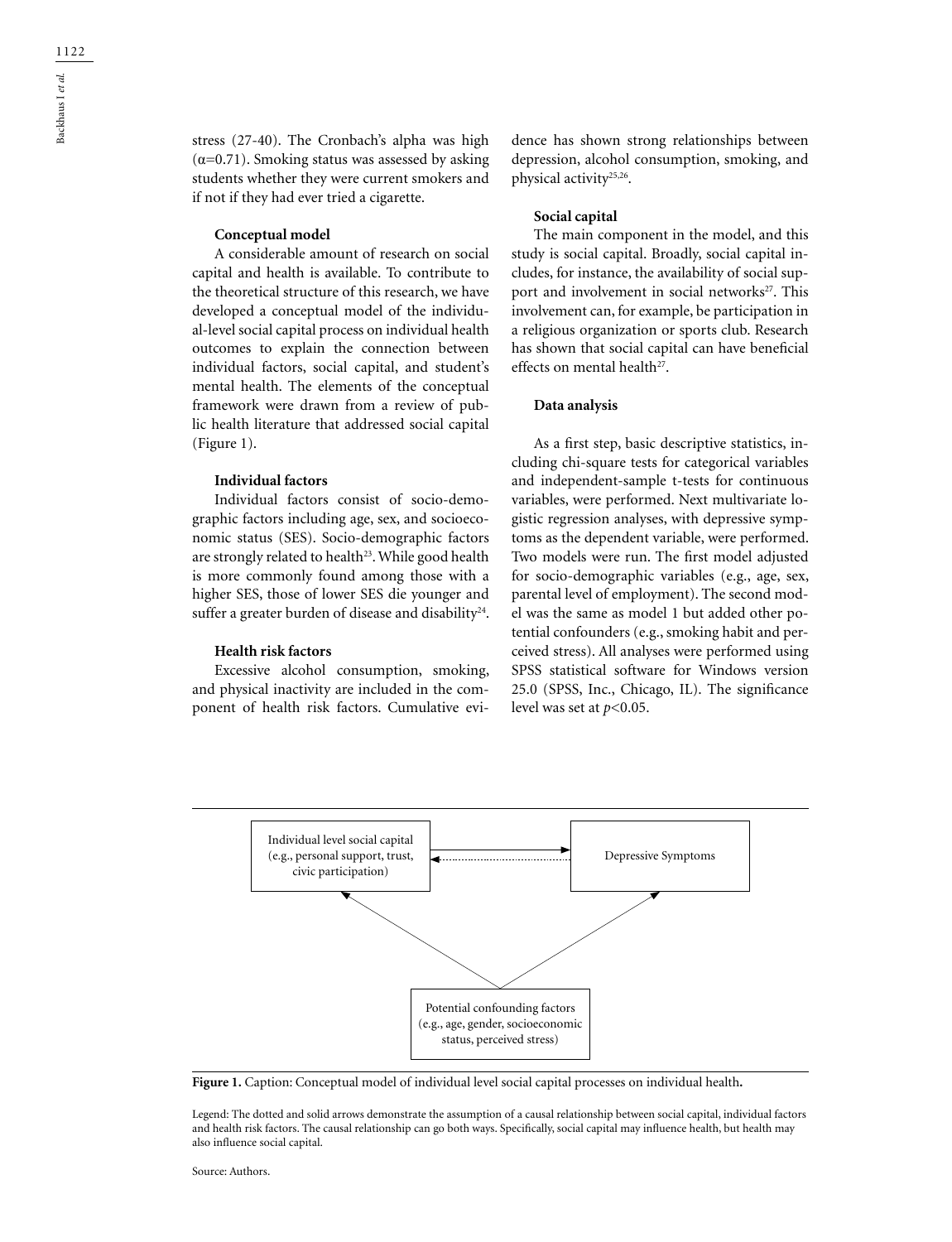### **Results**

Descriptive statistics for socio-demographic characteristics, depressive symptoms, and social capital are reported in Table 1. The sample consisted of 579 Brazilian university students, with a mean age of 23.11 (SD: 3.46) and the majority being female (66.3%). The respondents were from different fields of study with the majority from the biological sciences field (45.3%). Most students came from a family with a low socioeconomic status, with many parents working part-time only (57%) or unemployed (23%). Students predominantly lived in their parents' house (58.2%) and most felt like they did not have enough income to cover their monthly costs (59.2%) (Table 1). As outlined in our cross-national study, clinically relevant depressive symptoms (BDI-S >35) were found in 86% of the respondents (Table 1)<sup>18</sup>.

## **Factors associated with depressive symptoms**

Significant associations, instead, were found for perceived income (i.e., income is enough to cover costs) (p=0.001) as well as three of the cognitive social capital indicators (Someone is likely to take advantage of you, p=0.029; People are willing to help you, p=0.025; People are eager to collaborate to solve a problem, p=0.003). Perceived stress (p=0.746), hazardous alcohol consumption  $(p=0.212)$  and smoking  $(p=0.962)$ instead were not associated with clinically relevant depressive symptoms (Table 1).

Results of the binary logistic regression analysis are shown in Table 2. The first step of multivariable-adjusted binary logistic regression (Model I) was controlled for demographic (age, gender) and socioeconomic variables (parental level of education and employment, perceived

| Characteristics                                            | <b>Total Sample</b><br>$N(%)^*$ | Not clinically<br>relevant<br>depressive<br>symptoms<br>$N(%)**$ | Clinically<br>relevant<br>Depressive<br>symptoms<br>$N(%)**$ | p-value |
|------------------------------------------------------------|---------------------------------|------------------------------------------------------------------|--------------------------------------------------------------|---------|
| Mean Age $(\pm SD)$                                        | 23.11 (3.46)                    | 23.30 (3.09)                                                     | 23.07 (3.52)                                                 | 0.578   |
| Gender                                                     |                                 |                                                                  |                                                              |         |
| Males                                                      | 195(33.7)                       | 29 (14.9)                                                        | 166(85.1)                                                    | 0.482   |
| Females                                                    | 384 (66.3)                      | 49 (12.8)                                                        | 335 (87.2)                                                   |         |
| Living during term time                                    |                                 |                                                                  |                                                              |         |
| Parent's house                                             | 337 (58.2)                      | 47 (13.9)                                                        | 290(86.1)                                                    | 0.693   |
| Relative's house                                           | 242 (41.8)                      | 31(12.8)                                                         | 211 (87.2)                                                   |         |
| Perceived level of income: Income is enough to cover costs |                                 |                                                                  |                                                              |         |
| Agree                                                      | 236(40.8)                       | 17(7.2)                                                          | 219(92.8)                                                    | < 0.001 |
| Disagree                                                   | 343 (59.2)                      | 61(17.8)                                                         | 282 (82.2)                                                   |         |
| Study program                                              |                                 |                                                                  |                                                              |         |
| Human Sciences                                             | 208 (38.4)                      | 24(11.5)                                                         | 184 (88.5)                                                   | 0.441   |
| <b>Biological Sciences</b>                                 | 245 (45.3)                      | 33(13.5)                                                         | 212(86.5)                                                    |         |
| <b>Exact Sciences</b>                                      | 88 (16.3)                       | 15(17.0)                                                         | 73(83.0)                                                     |         |
| Smoking                                                    |                                 |                                                                  |                                                              |         |
| Ever-smoker                                                | 162(28)                         | 22(13.6)                                                         | 140(86.4)                                                    | 0.962   |
| Never-smokers                                              | 417 (72.0)                      | 56 (13.4)                                                        | 361 (86.6)                                                   |         |
| Alcohol consumption                                        |                                 |                                                                  |                                                              |         |
| Non-hazardous drinking                                     | 428 (78.0)                      | 34(7.9)                                                          | 394 (92.1)                                                   | 0.212   |
| Hazardous drinking                                         | 121(22.0)                       | 14(11.6)                                                         | 107(88.4)                                                    |         |
| Perceived level of stress                                  |                                 |                                                                  |                                                              |         |
| Moderate                                                   | 569 (98.3)                      | 77(13.5)                                                         | 492 (86.5)                                                   | 0.746   |
| High                                                       | 10(1.7)                         | 1(10.0)                                                          | 9(90.0)                                                      |         |

**Table 1.** Sociodemographic and social capital factors and prevalence of depressive symptoms in university students in a public university.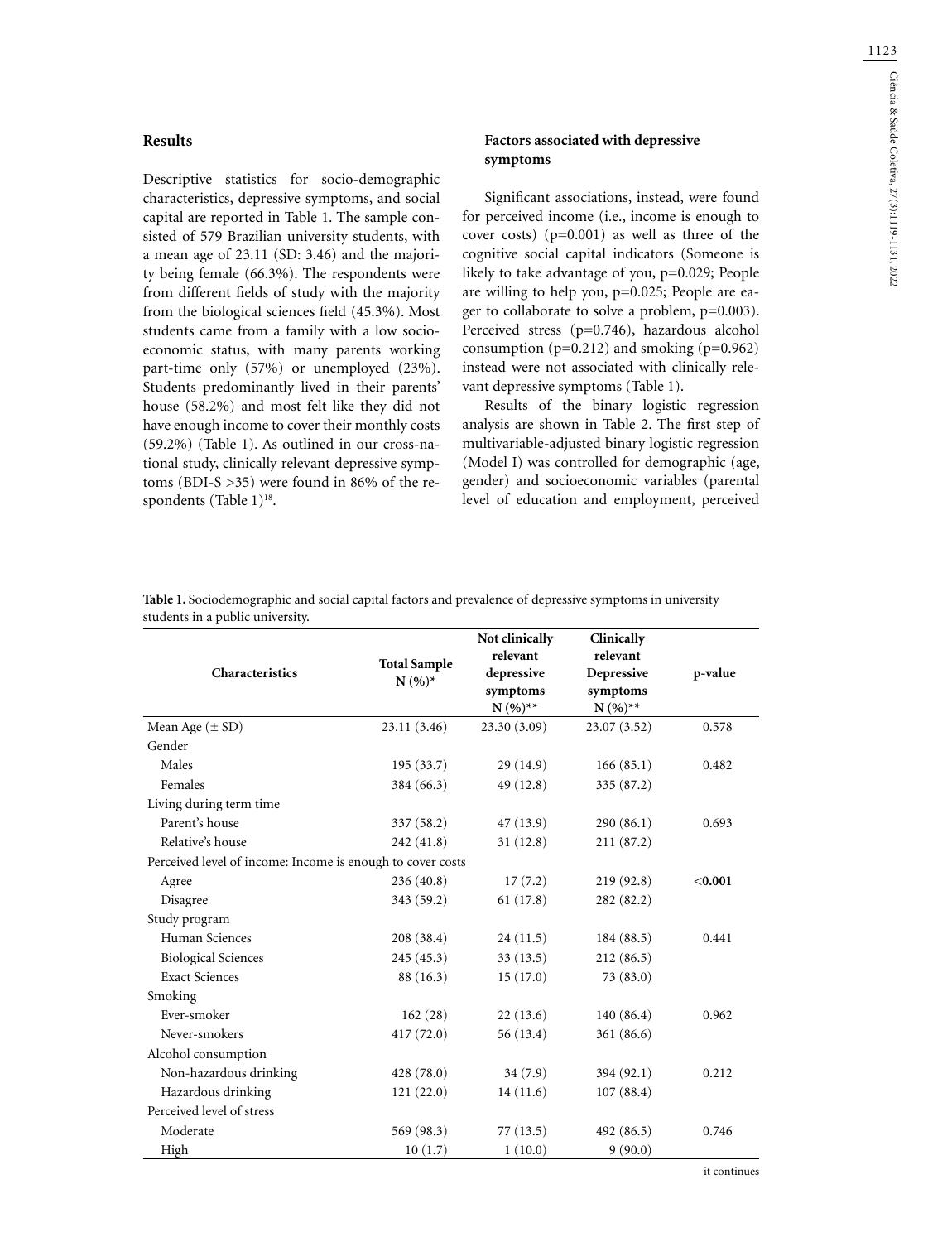**N (%)\* depressive symptoms N (%)\*\* Depressive symptoms N (%)\*\* p-value Social Capital: Cognitive Dimension** Borrow money Yes 329 (56.8) 49 (14.9) 280 (81.1) 0.250 No 250 (43.2) 29 (11.6) 221 (88.4) Someone is likely to take advantage of you Disagree 143 (24.7) 27 (18.9) 116 (81.1) **0.029** Agree 436 (75.3) 51 (11.7) 385 (88.3) Trust People can be trusted 288 (49.7) 40 (13.9) 248 (86.1) 0.770 You can't be too careful 291(50.3) 38 (13.1) 253 (86.9) People are willing to help you Yes **447** (77.2) 67 (15.0) 380 (85.0) **0.025** No 132 (22.8) 11 (8.3) 121 (91.7) People are willing to collaborate to solve a problem Very likely 168 (29.0) 35 (20.8) 133 (79.2) **0.003** Somewhat likely 284 (49.1) 34 (12.0) 250 (88.0) Neither likely nor unlikely  $43 (7.4)$   $5 (11.6)$   $38 (88.4)$ Somewhat unlikely 84 (14.5) 4 (4.8) 80 (95.2) **Social Capital: Behavioral Dimension** Time contribution to a community project No 185 (32.0) 20 (10.8) 165 (89.2) 0.199 Yes 394 (68.0) 58 (14.7) 336 (853) Money contribution to a community project No 367 (63.4) 54 (14.7) 313 (85.3) 0.249 Yes 212 (36.6) 24 (11.3) 188 (88.7) Communal activities past 12 months Yes 389 (67.2) 51 (13.1) 338 (86.9) 0.716 No 190 (32.8) 27 (14.2) 163(85.8) Belonging to a group Yes 175 (30.2) 21 (12.0) 154 (88.0) 0.495 No  $404 (69.8)$   $57 (14.1)$   $347 (85.9)$ Getting together for food or drinks Frequently 208 (35.9) 28 (13.5) 180 (86.5) 0.996 Rarely 3717 (64.1) 50 (13.5) 321 (86.5) Had visits from people Frequently 207 (35.8) 25 (12.1) 182 (87.9) 0.464 Rarely 372 (64.2) 53 (14.2) 319 (85.8) Visited people Frequently 202 (34.9) 27 (13.4) 175 (86.6) 0.957 Rarely 377(65.1) 51 (13.5) 326 (86.5) Ability to make decisions that change the life course

Able to make decision 268 (46.3) 39 (14.6) 229 (85.4) 0.480

Unable 311 (53.7) 39 (12.5) 272 (87.5)

**Table 1.** Sociodemographic and social capital factors and prevalence of depressive symptoms in university students in a public university.

> **Not clinically relevant**

**Clinically relevant**

**Characteristics Total Sample**

\*Column percentage; \*\*Roe percentage

Source: Authors.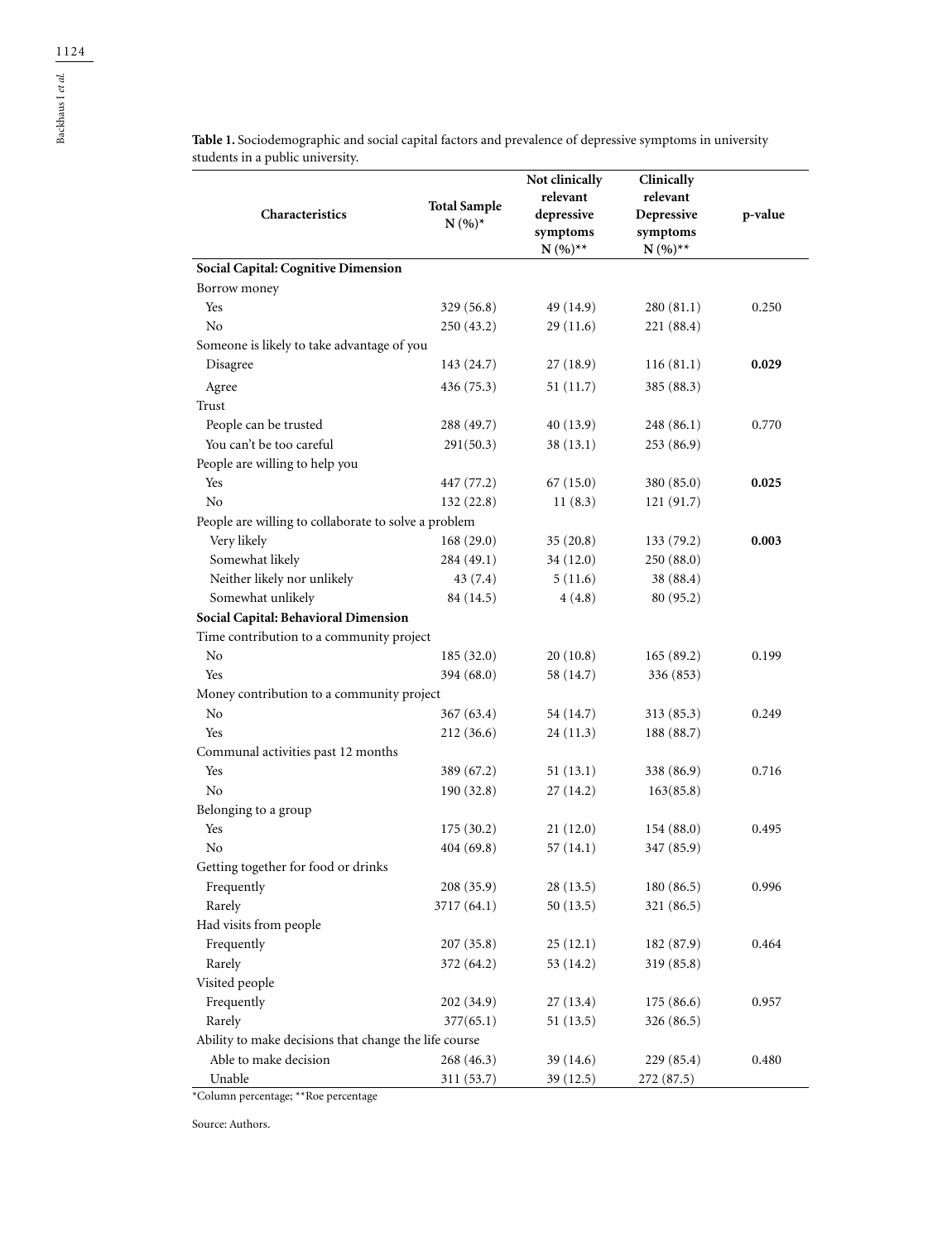1125

level of income). Model II controlled for other possible confounding factors (smoking and perceived stress). Three of the five indicators of the cognitive, social capital dimension were significantly associated with clinically relevant depressive symptoms (BDI-S >35). According to the bivariate logistic regression analysis, the odds of having depressive symptoms were significantly higher in students who agreed that someone was likely to take advantage (OR: 1.81, 95%CI:

1.03 – 3.17) and in students who reported that people are not willing to help if needed (OR: 2.11, 95%CI: 1.02 – 4.36). Students who stated that people are not willing to collaborate to solve a problem such as bullying were three times more likely to report depressive symptoms than a student who indicated that people are likely to collaborate (OR: 3.10, 95%CI: 1.05 – 9.17). Concerning the behavioral dimension of social capital, only one out of the seven indicators yielded

| Model I<br>Model II                                                                                           |  |  |  |  |  |  |
|---------------------------------------------------------------------------------------------------------------|--|--|--|--|--|--|
| depressive symptoms.                                                                                          |  |  |  |  |  |  |
| Table 2. Binary Logistic regression models for socio-demographic variables and social capital indicators with |  |  |  |  |  |  |

|                                                            | Model I   |                 | Model II  |                 |
|------------------------------------------------------------|-----------|-----------------|-----------|-----------------|
| Variable                                                   | <b>OR</b> | [ $CI 95%$ ]    | <b>OR</b> | [ $CI 95%$ ]    |
| Age                                                        | 0.78      | $(0.43 - 1.41)$ | 0.97      | $(0.43 - 1.41)$ |
| Gender                                                     |           |                 |           |                 |
| Male (ref)                                                 | 1.00      |                 | 1.00      |                 |
| Female                                                     | 1.37      | $(0.80 - 2.36)$ | 1.39      | $(0.80 - 2.36)$ |
| Level of education mother                                  |           |                 |           |                 |
| University Degree (ref)                                    | 1.00      |                 | 1.00      |                 |
| High School                                                | 1.57      | $(0.93 - 2.66)$ | 1.47      | $(0.93 - 2.66)$ |
| Level of education father                                  |           |                 |           |                 |
| University Degree (ref)                                    | 1.00      |                 | 1.00      |                 |
| High School                                                | 1.46      | $(0.86 - 2.47)$ | 1.58      | $(0.86 - 2.47)$ |
| Level of employment mother                                 |           |                 |           |                 |
| Full-time (ref)                                            | 1.00      |                 | 1.00      |                 |
| Part-time                                                  | 1.04      | $(0.56 - 1.93)$ | 1.02      | $(0.56 - 1.93)$ |
| Level of employment father                                 |           |                 |           |                 |
| Full-time (ref)                                            | 1.00      |                 | 1.00      |                 |
| Part-time                                                  | 1.02      | $(0.54 - 1.92)$ | 1.01      | $(0.54 - 1.92)$ |
| Not working for pay                                        | 0.67      | $(0.36 - 1.25)$ | 0.67      | $(0.36 - 1.25)$ |
| Perceived level of income: Income is enough to cover costs |           |                 |           |                 |
| Disagree (ref)                                             | 1.00      |                 | 1.00      |                 |
| Agree                                                      | 0.34      | $(0.18 - 0.62)$ | 0.34      | $(0.18 - 0.62)$ |
| Social Capital: Cognitive Dimension                        |           |                 |           |                 |
| Borrow money                                               |           |                 |           |                 |
| Yes (ref)                                                  | 1.00      |                 | 1.00      |                 |
| No                                                         | 1.13      | $(0.64 - 1.98)$ | 1.10      | $(0.64 - 1.91)$ |
| Someone is likely to take advantage of you                 |           |                 |           |                 |
| Disagree (ref)                                             | 1.00      |                 | 1.00      |                 |
| Agree                                                      | 1.81      | $(1.03 - 3.17)$ | 1.78      | $(1.02 - 3.13)$ |
| Trust                                                      |           |                 |           |                 |
| People can be trusted (ref)                                | 1.00      |                 | 1.00      |                 |
| You can't be too careful                                   | 1.10      | $(0.66 - 1.83)$ | 1.09      | $(0.66 - 1.82)$ |
| People are willing to help you                             |           |                 |           |                 |
| Yes (ref)                                                  | 1.00      |                 | 1.00      |                 |
| No                                                         | 2.11      | $(1.02 - 4.36)$ | 2.12      | $(1.02 - 4.40)$ |
| People collaborate to solve a problem                      |           |                 |           |                 |
| Likely (ref)                                               | 1.00      |                 | 1.00      |                 |
| Unlikely                                                   | 3.10      | $(1.05 - 9.17)$ | 3.10      | $(1.05 - 9.20)$ |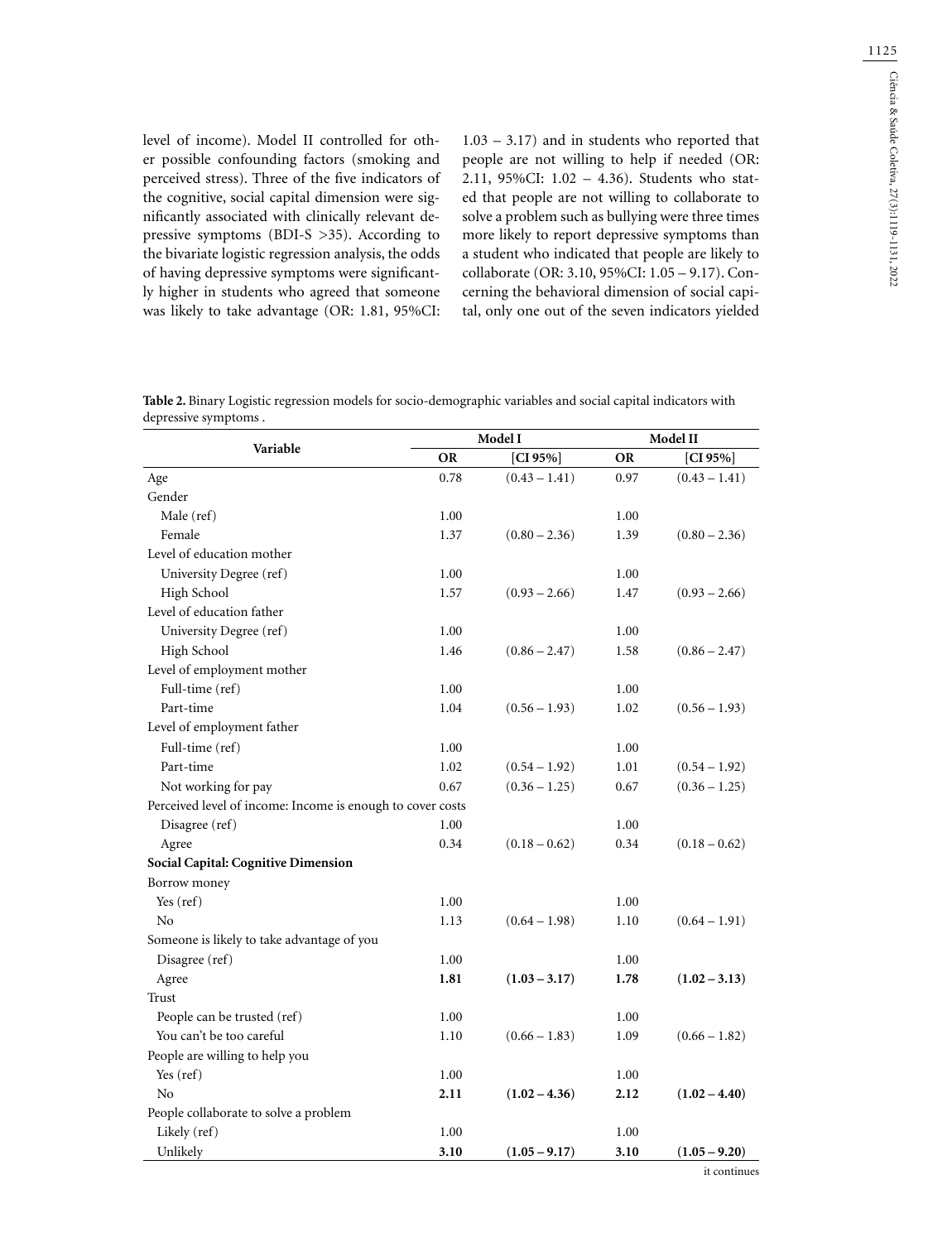| Variable                                              | Model I   |                 | Model II  |                 |
|-------------------------------------------------------|-----------|-----------------|-----------|-----------------|
|                                                       | <b>OR</b> | $[CI 95\%]$     | <b>OR</b> | [CI $95\%$ ]    |
| Social Capital: Behavioral Dimension                  |           |                 |           |                 |
| Time contribution to a community project              |           |                 |           |                 |
| $No$ (ref)                                            | 1.00      |                 | 1.00      |                 |
| Yes                                                   | 0.78      | $(0.43 - 1.43)$ | 0.79      | $(0.43 - 1.44)$ |
| Money contribution to a community project             |           |                 |           |                 |
| $No$ (ref)                                            | 1.00      |                 | 1.00      |                 |
| <b>Yes</b>                                            | 1.55      | $(0.89 - 2.72)$ | 1.54      | $(0.88 - 2.70)$ |
| Communal activities past 12 months                    |           |                 |           |                 |
| Yes (ref)                                             | 1.00      |                 | 1.00      |                 |
| N <sub>0</sub>                                        | 0.85      | $(0.49 - 1.49)$ | 0.80      | $(0.47 - 1.37)$ |
| Belong to a group                                     |           |                 |           |                 |
| Yes (ref)                                             | 1.00      |                 | 1.00      |                 |
| N <sub>o</sub>                                        | 2.21      | $(1.25 - 3.29)$ | 2.19      | $(1.22 - 3.13)$ |
| Getting together for food or drinks                   |           |                 |           |                 |
| Frequently (ref)                                      | 1.00      |                 | 1.00      |                 |
| Rarely                                                | 1.15      | $(0.66 - 1.99)$ | 1.16      | $(0.71 - 1.25)$ |
| Had visits from people                                |           |                 |           |                 |
| Frequently (ref)                                      | 1.00      |                 | 1.00      |                 |
| Rarely                                                | 1.06      | $(0.83 - 1.36)$ | 1.06      | $(0.83 - 1.35)$ |
| Visited people                                        |           |                 |           |                 |
| Frequently (ref)                                      | 1.00      |                 | 1.00      |                 |
| Rarely                                                | 1.14      | $(0.89 - 1.45)$ | 1.35      | $(0.90 - 1.44)$ |
| Ability to make decisions that change the life course |           |                 |           |                 |
| Yes (ref)                                             | 1.00      |                 | 1.00      |                 |
| N <sub>0</sub>                                        | 1.28      | $(0.76 - 2.17)$ | 1.26      | $(0.75 - 2.13)$ |
| Perceived Stress                                      |           |                 |           |                 |
| Moderate (ref)                                        |           |                 | 1.00      |                 |
| High                                                  |           |                 | 1.06      | $(0.12 - 8.97)$ |
| Smoking                                               |           |                 |           |                 |
| Ever (ref)                                            |           |                 | 1.00      |                 |
| Never                                                 |           |                 | 1.00      | $(0.57 - 1.78)$ |

**Table 2.** Binary Logistic regression models for socio-demographic variables and social capital indicators with depressive symptoms .

Source: Authors.

a statistically significant result. A student who indicated to not to belong to a group such as a sports club had a significantly higher likelihood to report clinically relevant depressive symptoms (OR: 2.21, 95%CI 1.25 – 3.29). Nonetheless, although the other indicators were not statistically significant, they were in the expected direction. As such, that low social capital increased the likelihood of depressive symptoms. For example, meeting friends only rarely increased the risk of clinically depressive symptoms by 15% (OR: 1.15, 95%CI 0.66 – 1.99). Likewise, students who indicated that they were unable to make an important decision that could change their course of life were 28% more likely (OR: 1.28, 95%CI:

 $0.76 - 2.17$ ) to show signs of clinically relevant depressive symptoms. No statistically significant evidence was found that smoking status and perceived stress were associated with depressive symptoms in university students.

On behalf of all authors, the corresponding author states that there is no conflict of interest

### **Discussion**

The objective of the present study was to test the association between specific social capital indicators and depressive symptoms among Brazilian university students. Approximately 7 out of 10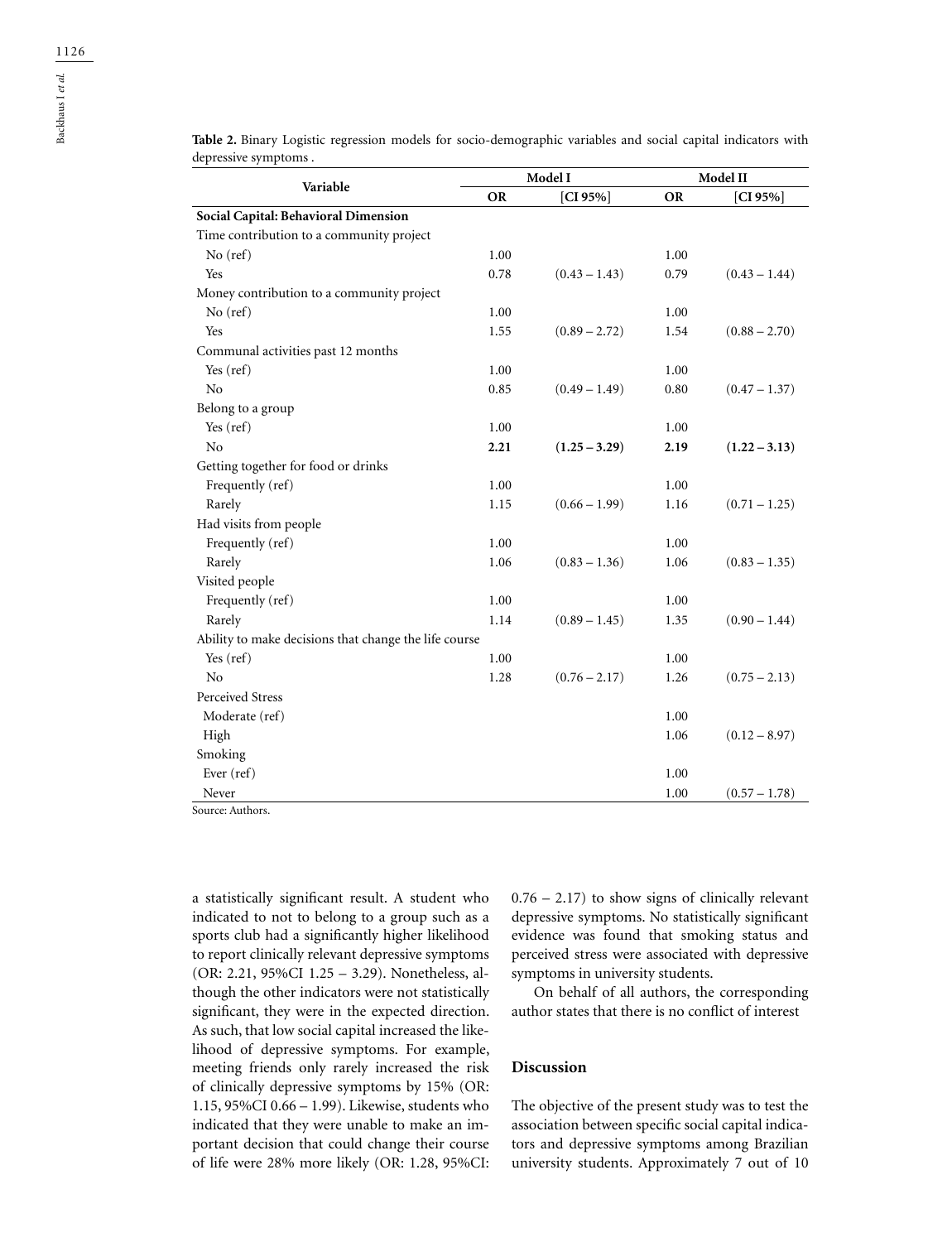students reported clinically relevant depressive symptoms. This is significantly higher than the prevalence found among the general population (3% to 14%) and Brazilian undergraduate students  $(4\%)^{28}$ . It is also significantly higher than the prevalence of depressive symptoms measured among university students in other countries such as Canada (38.2% to 46%), Bosnia (30.1%) and Turkey  $(26.2\%)^{29}$ . The research conducted by Aragão *et al*., in universities in Sergipe, Brazil, with 215 students aged 19 to 24 years, identified a prevalence of 29.7% of depressive symptoms<sup>30</sup>. Contributing to these findings, similar data were found by Jaalouk *et al*., in a study conducted in Lebanon, with 457 undergraduate students, aged 18 to 33 years, in which 24.1% had depressive symptoms<sup>31</sup>.

A survey conducted in 100 Brazilian higher education institutions in the 27 state capitals, with 12.711 university students aged between 17 and 31 years showed that 79.9% of participants answered having at least one depressive symptom (i.e., exposed mild depressive symptoms)<sup>31</sup>. This high rate corroborates with our findings. University students stand out as a population at risk for high prevalence of depressive symptoms, since they need to adapt to a new reality quickly, as entry to the higher level makes many need to leave their homes and to go to different places, in addition to long commutes, academic failure and overworked periods of work and tests, which creates dissatisfaction and increases in stress levels.

Moreover, our findings showed that low levels of trust (e.g., people are willing to help) and not reporting collective actions (e.g., people collaborate to solve a problem) are associated with depressive symptoms, also after adjustment of all other social capital indicators and other possible confounders. Students who believed that people are likely to take advantage of them and students who believed that people are not willing to help had a higher likelihood of reporting clinically relevant depressive symptoms. Similarly, students who did not belong to a group were more likely to report clinically relevant depressive symptoms. The findings are somewhat similar to those found in a previous study investigating social capital and self-rated health among Brazilian adolescents. Borges and colleagues (2010) examined the association between social capital and self-rated health among youth<sup>32</sup>. Their results suggest that adolescents with low social support and little trust had a greater likelihood to report poor health. Cumulative evidence from public health studies among adults and elderly has also suggested that low levels of social capital were significantly associated with poor mental health status, including depression $24,33$ .

We cannot exclude that certain contextual factors, such as the country's political and economic moment of crisis, might have influenced the observed results. In particular, because similar to the findings of Borges and colleagues (2010), the majority of students sampled (75.3%) agreed that someone is likely to take advantage of them. The capacity to trust might be influenced by Brazil's current political upheaval<sup>32</sup>. Overall, our findings are in line with previous research. Lower levels of trust have been linked to poorer health<sup>32,34</sup>. Han *et al.* (2018), for instance, found that older adults with a low level of interpersonal trust were at greater risk for depressive symptoms compared to those with higher levels of trust<sup>32,33</sup>. Research utilizing a sample from Russia established that greater trust was associated with improved emotional as well as physical health<sup>34</sup>. Already 20 years ago Kawachi and Berkman highlighted the importance of social networks and social bonds for mental health<sup>35</sup>. The researchers proposed that social bonds such as friends or family may offer resources for emotional and informational support, especially during highstress periods, which can have a positive effect on mental health<sup>35</sup>. The authors also point out that being integrated into a social network may strengthen a sense of purpose, belonging, security, and a recognition of self-worth exerting a salutary influence on mental health<sup>35</sup>.

Generally, it is important to realize that university students represent a particular part of the population. Poor health during academic years can have important implications for their future well-being and occupational success<sup>36</sup>. The college years are stressful and make the late teens and twenties a particularly vulnerable time. It is important to recognize that in the case of Brazil; it may be worse given the uncertain economic and political times. The literature shows that answering to the psychological needs of university students through intervention proposals is still scarce<sup>37</sup>. However, when such interventions happen (within the scope of school services, extension projects or university management actions) they are important tools for the development of professional and interpersonal skills, in addition to promoting career guidance and health promotion and contributing to reducing academic failure.

A comprehensive national report, published in 2019, addressing the cultural and socio-eco-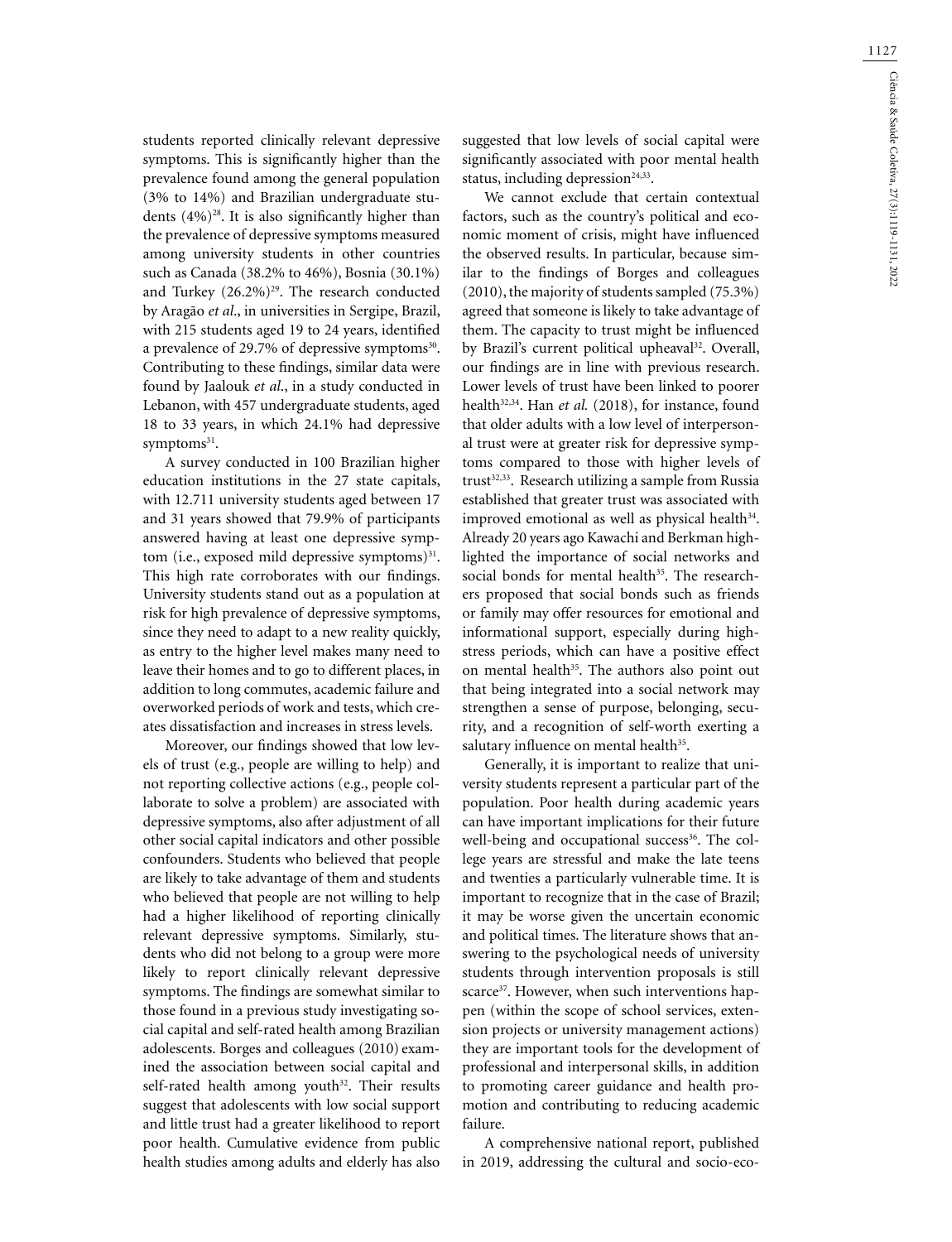nomic profile of 424,128 undergraduate Brazilian students, enrolled in public higher education Institutions, pointed out that 83% of the students reported having some mental health distress. The fact that this report was an initiative from the National Association of leaders of Brazilian public higher education institutions shows an effort that student's mental health should be among the priorities for informed decisions at the Universities and Colleges<sup>38</sup>.

This high prevalence of depressive symptoms among university students reveals the importance of implementing services, especially within Higher Education Institutions (HEIs), which aim to facilitate the integration of students into academic life and to optimize their physical and psychological well-being<sup>39</sup>. The activities developed by these services do not necessarily need to be characterized by individual clinical care, it is expected that psychologists working in HEIs are prepared to deal with group demands, but know how to identify the need to develop individual actions, which depends on the situation experienced by each student<sup>39</sup>.

The university attendance services were created with the purpose of providing social, economic, physical and psychological assistance to academics<sup>37</sup>. The National Union of Students (UNE) describes student assistance as the set of policies that aim to guarantee the reduction of socioeconomic and cultural inequalities, the fight against dropout and the promotion of a complete, equal education to all students<sup>39</sup>. Assistance must provide basic conditions for the university student to remain in the institution, ensure the means necessary for full academic development and contribute to the improvement of the university system<sup>40</sup>. Assistance practices in university attendance services are often focused on actions related to housing, food and transportation. Possibilities such as the Student House, the University Restaurant, the receipt of scholarships and the payment of half of the bus ticket or exemption from this fee are essential assistance services for academic permanence and the conclusion of graduation<sup>39</sup>. It is important to highlight that 68.1% and 40.3% of Brazilian university students has a job while attending college; among these working students, 72% received up to R\$2,090 Reais [+- U\$758.53; reference July 2019)<sup>40</sup>. However, there is still a small number of universities in which actions are taken or planned to meet the mental health needs or to adjust to the academic life of university students<sup>37</sup>. In fact, most HEIs have little concern with preparing individuals for

the changes that occur after high school. The offer of programs that favor the psychosocial adaptation of students is limited and mental health does not receive due attention in higher education despite the increase in the prevalence and severity of psychological problems among university students<sup>39</sup>. Due to this scenario, some universities in Brazil, such as the University of São Paulo (USP), have established a Mental Health Office, while the Federal University of Santa Catarina (UFSC) provides assistance to the community through the Psychological Attention Service (SAPSI).

We also have the Life Valuation Center (CVV) with the objective of providing emotional support and preventing suicide. Provided by the National Mental Health Policy, Psychosocial Care Centers (CAPs) provide services of an open and community nature. In CAPs, the population finds a team formed by professionals from different areas and prepared to deal with more serious and persistent cases<sup>41</sup>. Universities end up giving support to students through extension projects, by offering psychological attention to the university student in different support services<sup>42</sup>. These interventions can assist in facing the countless challenges experienced in the trajectory of higher education, and assist in minimizing psychological illness and promoting the student's mental health<sup>42</sup>. However, despite the number of students benefited, the actions are still quantitatively insufficient to cover all the needs of the academic population37. Thus, new interdisciplinary projects must be proposed in order to meet the entire academic community that seeks psychological care services.

### **Strengths and limitations**

A series of limitations apply to this study. First, as we used a cross-sectional approach, we cannot establish the direction of the associations studied. Potential bi-directionality of the associations could go either way. Second, since the study was a snapshot and included first-year university students. Therefore, our understanding of when in the academic year, risk for depression is greatest and when interventions may be most needed is limited. Third, data were obtained with self-reported questionnaires; due to that, responses could be exaggerated or downscaled. Although the BDI-S is an immensely utilized instrument for detecting depression and clinically relevant depressive symptoms, it remains a screening and not a diagnostic tool. A clinician report or semi-structured interviews may have led to more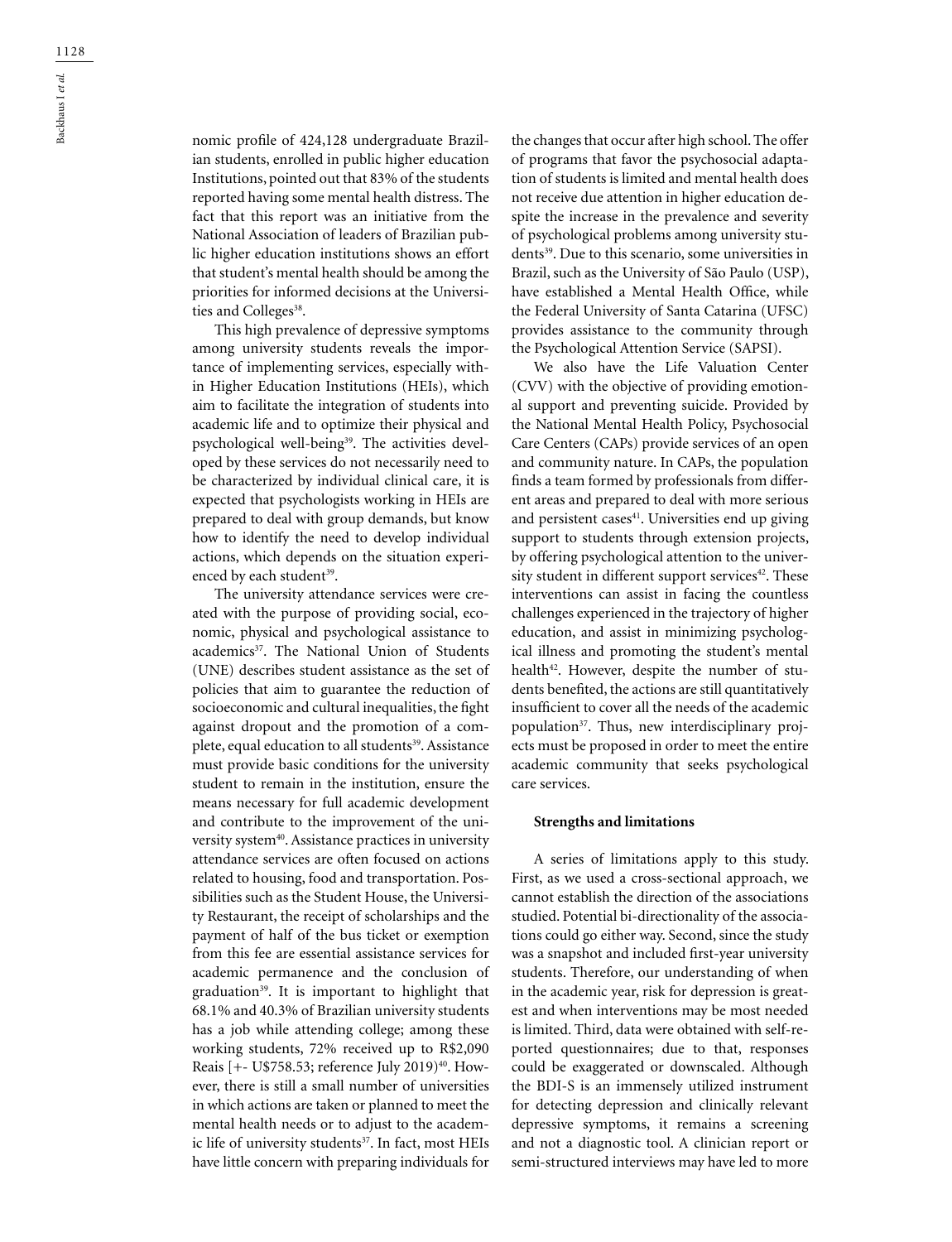accuracy. Students may have answered differently in the presence of another person. Fourth, the study participants were limited to Brasilia, one district of Brazil; therefore, our results might not apply to the general college student population. Despite these limitations, the present study offers important findings as it was the first study to investigate the association between specific social capital indicators and depressive symptoms among Brazilian university students. Until now, the vast majority of the studies on mental health in Brazilian academia were related to factors such as academic workload, stress and lifestyle behaviors<sup>36</sup>. Therefore, the present study presents a new pathway for specific prevention measures and interventions in the university context.

## **Conclusion**

Factors significantly associated with depressive symptoms were low levels of social capital. This implies that enhancing social capital should be a prime target for prevention programs aimed at supporting student mental health. However, it is possible that the further contextual factors lead to elevated levels of depressive symptoms among university students. Future research should have a longitudinal design and should also investigate contextual factors to better understand factors of depressive symptoms and how social capital can affect depressive symptoms.

### **Collaborations**

I Backhaus and AR Varela conceived and designed the study. AP Baer and I Backhaus analyzed the data. I Backhaus, C Borges, AP Baer, and AR Varela wrote the manuscript. All other authors have contributed to manuscript editing and provided critical feedback.

### **Acknowledgment**

We would like to thank Ichiro Kawachi, Ph.D., Department of Social and Behavioral Sciences, Harvard T.H. Chan School of Public Health, for greatly assisting this research.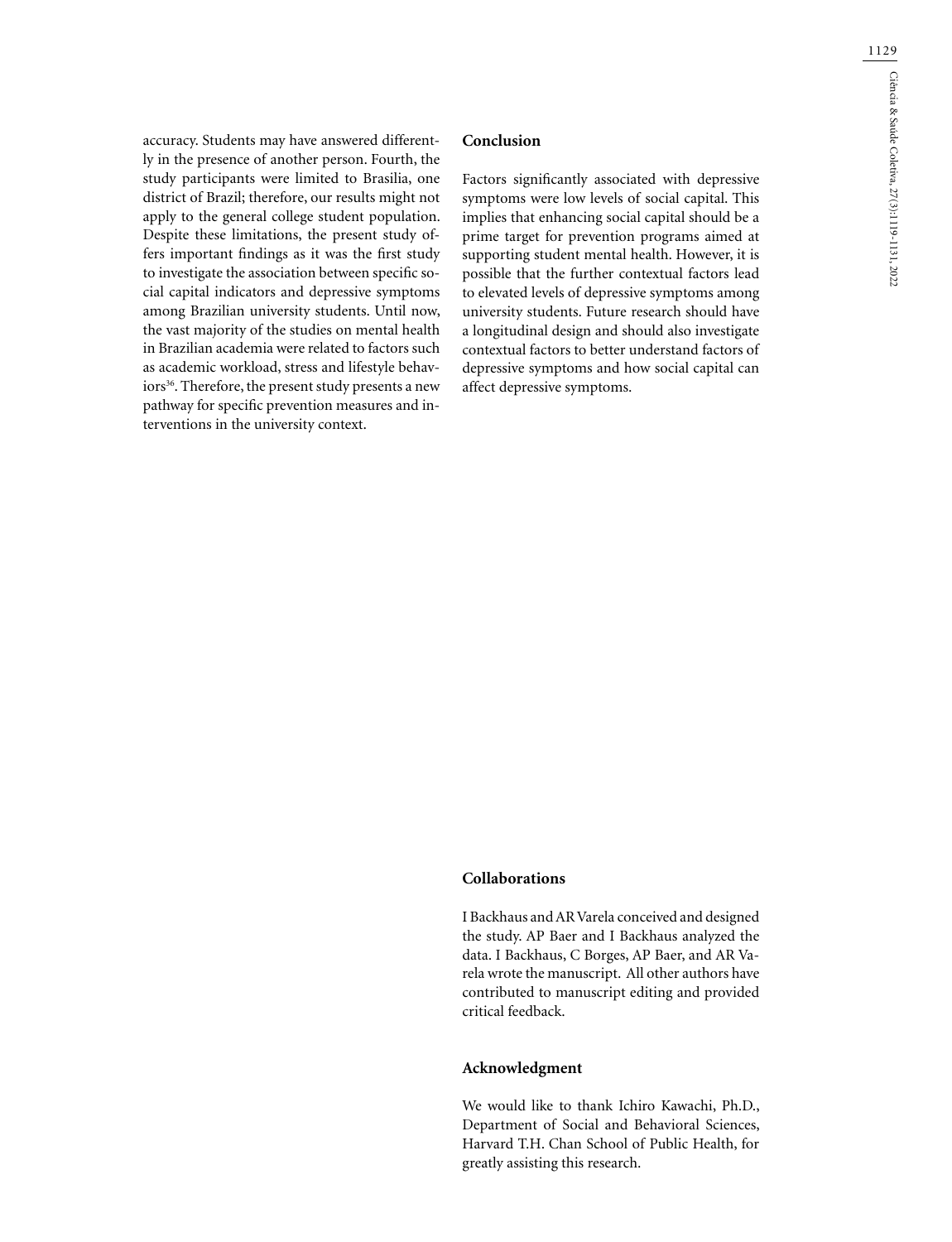# **Funding**

This research did not receive any specific grant from funding agencies in the public, commercial, or not-for-profit sectors.

### **References**

- 1. Fernandes MA, Vieira FER, Silva JS, Avelino FVSD, Santos JDM. Prevalence of anxious and depressive symptoms in college students of a public institution. *Rev Bras Enferm* 2018; 71:2169-2175.
- 2. Arnett JJ. Emerging adulthood. A theory of development from the late teens through the twenties. *Am Psychol* 2000; 55(5):469-480.
- 3. Marmot M. Social justice, epidemiology and health inequalities. *Eur J Epidemiol* 2017; 32(7):537-546.
- 4. Bayram N, Bilgel N. The prevalence and socio-demographic correlations of depression, anxiety and stress among a group of university students. *Soc Psychiatry Psychiatr Epidemiol* 2008 ;43(8):667-672.
- 5. Xavier A, Nunes AIBL, Santos MS dos. Subjetividade e sofrimento psíquico na formação do Sujeito na Universidade. *Rev Mal Estar Subjetividade* 2008; 8(2):427- 451.
- 6. Hysenbegasi A, Hass SL, Rowland CR. The impact of depression on the academic productivity of university students. *J Ment Health Policy Econ* 2005; 8(3):145- 151.
- 7. Cremasco GS, Baptista MN. Depressão, motivos para viver e o significado do suicídio em graduandos do curso de psicologia. *Estud Interdiscip Psicol* 2017 15; 8(1):22-37.
- 8. Padovani RC, Neufeld CB, Maltoni J, Barbosa LNF, Souza WF, Cavalcanti HAF, Lameu JN. Vulnerabilidade e bem-estar psicológicos do estudante universitário. *Rev Bras Ter Cogn* 2014; 10(1):2-10.
- 9. Moreno PF, Soares AB. O que vai acontecer quando eu estiver na universidade?: Expectativas de jovens estudantes brasileiros. *Aletheia* 2014; 114-127.
- 10. Sousa A, Chaves DML, Magalhaes NGG, Fagundes FG, Adel AH. Addiction of neurokinin 1 receptor antagonist aprepitant to double antiemetic prophylaxis improves control of postoperative nausea and vomiting in oncologic patients undergoing laparoscopic procedures: a double-blinded randomized controlled trial. *European J Anaesthesiology* 2014; 31:155.
- 11. Nogueira PS, Ferreira MG, Rodrigues PRM, Muraro AP, Pereira LP, Pereira RA. Longitudinal Study on the Lifestyle and Health of University Students (ELESEU): design, methodological procedures, and preliminary results. *Cad Saude Publica* 2018; 34(4):e00145917.
- 12. Silva DAS, Petroski EL. The simultaneous presence of health risk behaviors in freshman college students in Brazil. *J Community Health* 2012; 37(3):591-598.
- 13. Legey S, Aquino F, Lamego MK, Paes F, Nardi AE, Neto GM, Mura G, Sancassiani F, Rocha N, Murillo-Rodriguez E, Machado S. Relationship Among Physical Activity Level, Mood and Anxiety States and Quality of Life in Physical Education Students. *Clin Pract Epidemiol Ment Health CP EMH* 2017; 13:82-91.
- 14. Putnam RD. *Bowling Alone: The Collapse and Revival of American Community.* Simon and Schuster; 2001. 550 p.
- 15. Pattussi MP, Olinto MTA, Canuto R, Silva Garcez A, Paniz VMV, Kawachi I. Workplace social capital, mental health and health behaviors among Brazilian female workers. *Soc Psychiatry Psychiatr Epidemiol*  2016; 51(9):1321-1330.